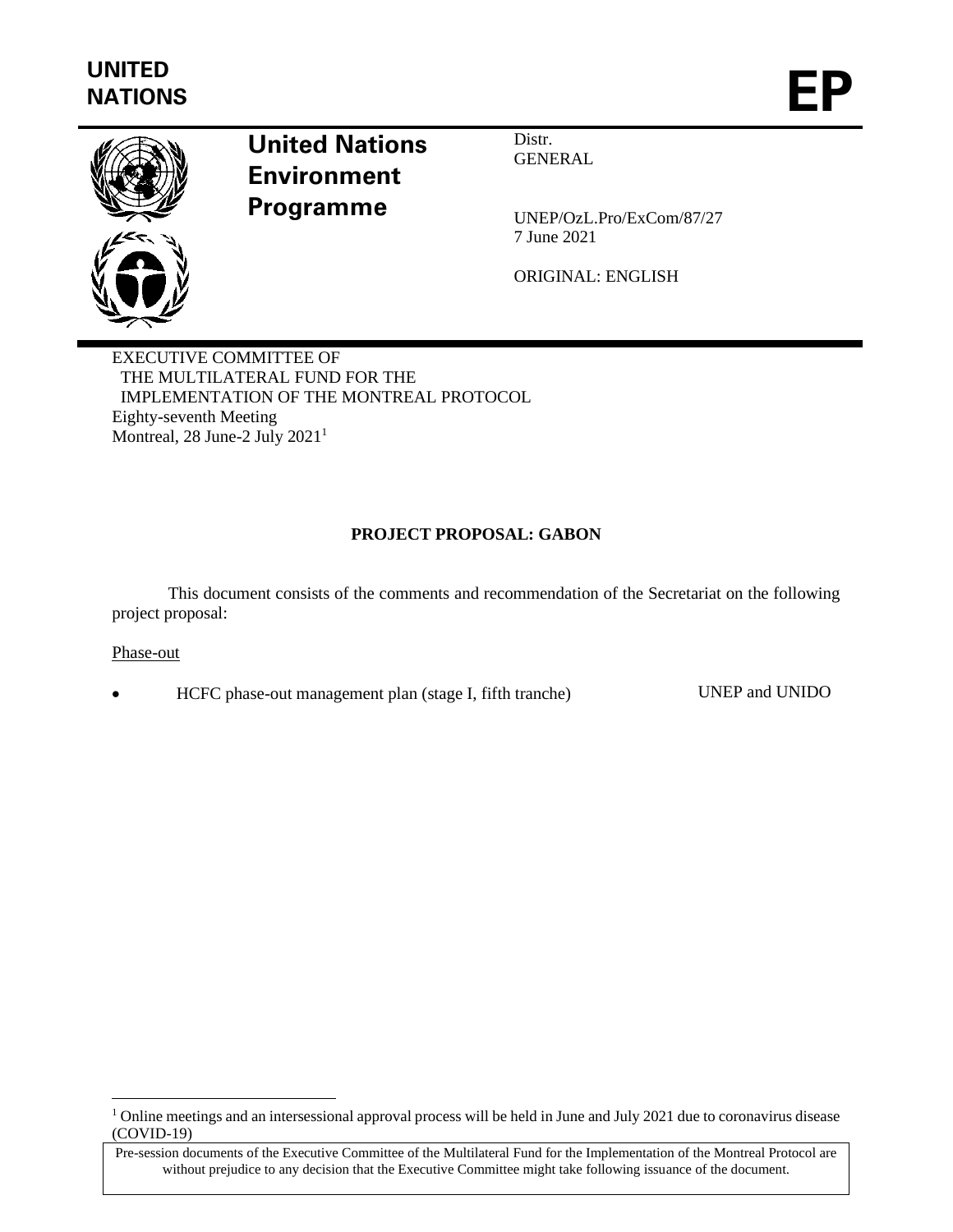# **PROJECT EVALUATION SHEET – MULTI-YEAR PROJECTS**

**Gabon**

| (I) PROJECT TITLE                                |                                               |                   |                                                           | <b>AGENCY</b>              |                                                             |                  |                  | <b>MEETING APPROVED</b> |                                                      |              |                  |                  | <b>CONTROL MEASURE</b> |                  |                             |                   |
|--------------------------------------------------|-----------------------------------------------|-------------------|-----------------------------------------------------------|----------------------------|-------------------------------------------------------------|------------------|------------------|-------------------------|------------------------------------------------------|--------------|------------------|------------------|------------------------|------------------|-----------------------------|-------------------|
| HCFC phase-out plan (Stage I)                    |                                               |                   |                                                           |                            | UNEP (lead), UNIDO                                          |                  |                  | 62 <sup>nd</sup>        |                                                      |              |                  |                  | 35% by 2020            |                  |                             |                   |
| (II) LATEST ARTICLE 7 DATA (Annex C Group I)     |                                               |                   |                                                           |                            |                                                             |                  |                  |                         |                                                      |              | Year: 2020       |                  | 15.4 (ODP tonnes)      |                  |                             |                   |
|                                                  |                                               |                   | (III) LATEST COUNTRY PROGRAMME SECTORAL DATA (ODP tonnes) |                            |                                                             |                  |                  |                         |                                                      |              |                  |                  |                        |                  |                             | <b>Year: 2020</b> |
| Chemical                                         |                                               | Aerosol           | Foam                                                      | Fire<br>fighting           |                                                             | Refrigeration    |                  |                         |                                                      | Solvent      |                  | Process<br>agent | Lab<br>use             |                  | Total sector<br>consumption |                   |
|                                                  |                                               |                   |                                                           |                            |                                                             |                  | Manufacturing    |                         | Servicing                                            |              |                  |                  |                        |                  |                             |                   |
| HCFC-22                                          |                                               |                   |                                                           |                            |                                                             |                  |                  | 0.0                     |                                                      | 15.4         |                  |                  |                        |                  |                             | 15.4              |
|                                                  |                                               |                   | (IV) CONSUMPTION DATA (ODP tonnes)                        |                            |                                                             |                  |                  |                         |                                                      |              |                  |                  |                        |                  |                             |                   |
| 2009 - 2010 baseline:                            |                                               |                   |                                                           |                            | 30.20<br>Starting point for sustained aggregate reductions: |                  |                  |                         |                                                      |              |                  |                  | 30.20                  |                  |                             |                   |
|                                                  |                                               |                   |                                                           |                            |                                                             |                  |                  |                         | <b>CONSUMPTION ELIGIBLE FOR FUNDING (ODP tonnes)</b> |              |                  |                  |                        |                  |                             |                   |
|                                                  |                                               | Already approved: |                                                           |                            |                                                             | 10.57            |                  |                         |                                                      | Remaining:   |                  |                  |                        |                  |                             | 19.63             |
|                                                  | (V) BUSINESS PLAN                             |                   |                                                           |                            |                                                             |                  |                  |                         | 2021                                                 |              |                  |                  | 2022                   | <b>Total</b>     |                             |                   |
| <b>UNEP</b>                                      |                                               |                   |                                                           | ODS phase-out (ODP tonnes) |                                                             |                  |                  |                         |                                                      | 1.06<br>0.00 |                  |                  |                        | 1.06             |                             |                   |
|                                                  |                                               |                   |                                                           | Funding (US \$)            |                                                             |                  |                  |                         | 61,020<br>$\Omega$                                   |              |                  |                  | 61,020                 |                  |                             |                   |
| (VI) PROJECT DATA                                |                                               | 2010              |                                                           | $2011 -$<br>12             | 2013                                                        | 2014             | 2015             | 2016                    | 2017                                                 |              | 2018             | 2019             | 2020                   | 2021             | <b>Total</b>                |                   |
| Montreal Protocol consumption<br>limits          |                                               |                   |                                                           |                            |                                                             |                  |                  |                         |                                                      |              |                  |                  |                        |                  |                             |                   |
|                                                  |                                               |                   |                                                           | n/a                        | n/a                                                         | 30.20            | 30.20            | 27.18                   | 27.18                                                |              | 27.18            | 27.18            | 27.18                  | 19.63            | 19.63                       | n/a               |
|                                                  | Maximum allowable<br>consumption (ODP tonnes) |                   |                                                           | n/a                        | n/a                                                         | 30.20            | 30.20            | 27.18                   | 27.18                                                |              | 27.18            | 27.18            | 27.18                  | 19.63            | 19.63                       | n/a               |
| Agreed<br>funding                                | <b>UNEP</b>                                   | Project<br>costs  | 90,000                                                    |                            | $\mathbf{0}$                                                | 46,000           | $\overline{0}$   | $\theta$                | 50,100                                               |              | $\overline{0}$   | 50,000           | $\mathbf{0}$           | 54,000           | $\mathbf{0}$                | 290,100           |
| (US \$)                                          |                                               | Support<br>costs  | 11,700                                                    |                            | $\Omega$                                                    | 5,980            | $\overline{0}$   | $\overline{0}$          | 6,513                                                |              | $\overline{0}$   | 6,500            | $\overline{0}$         | 7,020            | $\overline{0}$              | 37,713            |
|                                                  | <b>UNIDO</b>                                  | Project<br>costs  | 130,000                                                   |                            | $\overline{0}$                                              | $\overline{0}$   | $\theta$         | $\overline{0}$          | 119,900                                              |              | $\Omega$         | $\overline{0}$   | $\theta$               | $\Omega$         | $\overline{0}$              | 249,900           |
|                                                  |                                               | Support<br>costs  | 11,700                                                    |                            | $\boldsymbol{0}$                                            | $\boldsymbol{0}$ | $\boldsymbol{0}$ | $\overline{0}$          | 10,791                                               |              | $\mathbf{0}$     | $\boldsymbol{0}$ | $\overline{0}$         | $\boldsymbol{0}$ | $\mathbf{0}$                | 22,491            |
| Funds approved                                   | by ExCom (US \$)                              | Project<br>costs  | 220,000                                                   |                            | $\mathbf{0}$                                                | 46,000           | $\theta$         | $\Omega$                | $\Omega$                                             | 170,000*     |                  | $\theta$         | 50,000*                | $\Omega$         | $\Omega$                    | 486,000           |
|                                                  |                                               | Support<br>costs  | 23,400                                                    |                            | $\mathbf{0}$                                                | 5,980            | $\theta$         | $\Omega$                | $\overline{0}$                                       | 17,304*      |                  | $\overline{0}$   | $6,500*$               | $\Omega$         | $\overline{0}$              | 53,184            |
| Total funds<br>requested for<br>approval at this |                                               | Project<br>costs  |                                                           | $\overline{0}$             | $\mathbf{0}$                                                | $\mathbf{0}$     |                  | $\overline{0}$          | $\overline{0}$                                       |              | $\boldsymbol{0}$ | $\overline{0}$   | $\Omega$               | $\Omega$         | $54,000*$                   | 54,000            |

\*The third tranche was due for submission in 2016, the fourth in 2018 and the fifth in 2020.

**Secretariat's recommendation:** Blanket approval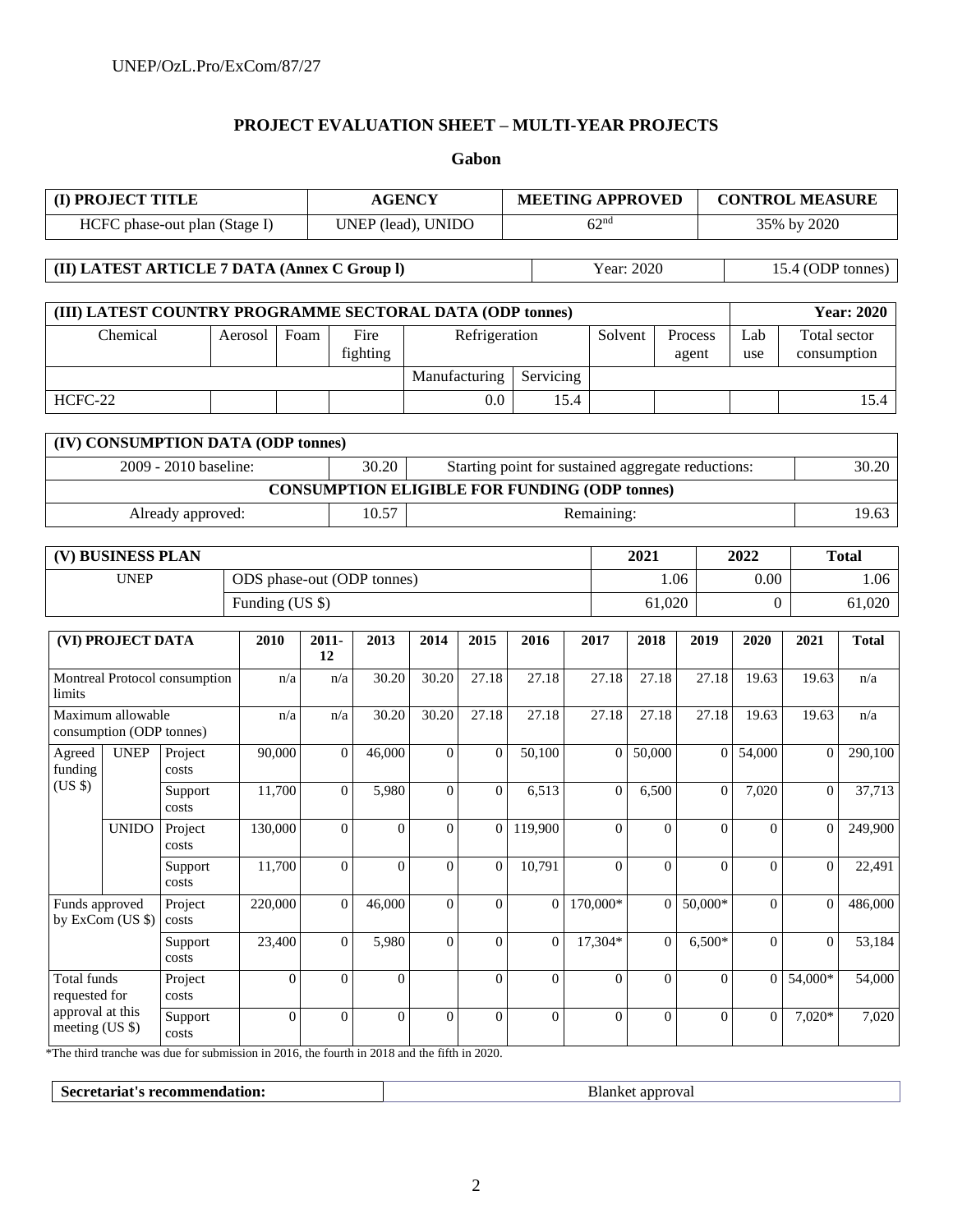# **PROJECT DESCRIPTION**

1. On behalf of the Government of Gabon, UNEP as the lead implementing agency, has submitted a request for funding for the fifth and final tranche of stage I of the HCFC phase-out management plan (HPMP), at the amount of US \$54,000, plus agency support costs of US \$7,020 for UNEP only<sup>2</sup> . The submission includes a progress report on the implementation of the fourth tranche and the tranche implementation plan for 2021 to 2022.

# Report on HCFC consumption

2. The Government of Gabon reported a consumption of 15.4 ODP tonnes of HCFC in 2020, which is 49 per cent below the HCFC baseline for compliance. The 2016-2020 HCFC consumption is shown in Table 1.

| Tapic 1, 1101 O Consumption in Gabon (2010–2020 In tick / Gata) |        |        |        |        |        |                 |  |  |
|-----------------------------------------------------------------|--------|--------|--------|--------|--------|-----------------|--|--|
| <b>HCFC-22</b>                                                  | 2016   | 2017   | 2018   | 2019   | 2020   | <b>Baseline</b> |  |  |
| Metric tonnes                                                   | 380.00 | 360.00 | 365.00 | 330.00 | 280.00 | 549.09          |  |  |
| <b>ODP</b> tonnes                                               | 20.90  | 19.80  | 20.08  | 18.15  | .5.40  | 30.20           |  |  |

**Table 1. HCFC consumption in Gabon (2016-2020 Article 7 data)**

3. HCFC-22 is used in the servicing and maintenance of refrigeration and air-conditioning (RAC) equipment, and its consumption has been decreasing due to the implementation of the HPMP, particularly the training of customs officers on the identification and control of HCFCs and HCFC-based equipment; the training of technicians on good refrigeration servicing practices; and the introduction of HFC-based equipment. Preliminary estimates show that in 2020, 40 per cent of the RAC equipment imported in the country was HFC-based.

# *Country programme (CP) implementation report*

4. The Government of Gabon reported HCFC sector consumption data under the 2020 CP implementation report which is consistent with the data reported under Article 7 of the Montreal Protocol.

Progress report on the implementation of the fourth tranche of the HPMP

# *Legal framework*

5. Gabon established a licensing and quota system for the import of HCFCs and HCFC-based equipment since 2013. The National Ozone Committee, an advisory body to the Ministry of Forestry, Environment and the Protection of Natural Resources, is responsible for establishing and distributing annual HCFC import quotas. The National Ozone Unit (NOU) provides the clearance for the issuance of the authorization for HCFC import and the release by the Customs Department. The Government of Gabon also enforces the sub-regional regulation for the CEMAC ("Communauté Economique et Monétaire de l'Afrique Centrale") which harmonizes the management of controlled substances, including HCFCs in the sub-region.

6. The Government of Gabon ratified the Kigali Amendment on 28 February 2018 and has started the process to amend the ODS National legislation to include the control and monitoring of HFCs, which is expected to be finalized by the end of 2022.

7. Four training sessions were held for a total of 50 customs, enforcement and environmental officers on the ODS import and export licensing system, illegal trade, national regulations and control measures and

 $2$  As per the letter of 20 April 2021 from the Ministry of Forestry, Environment and the Protection of Natural Resources of Gabon to the Secretariat.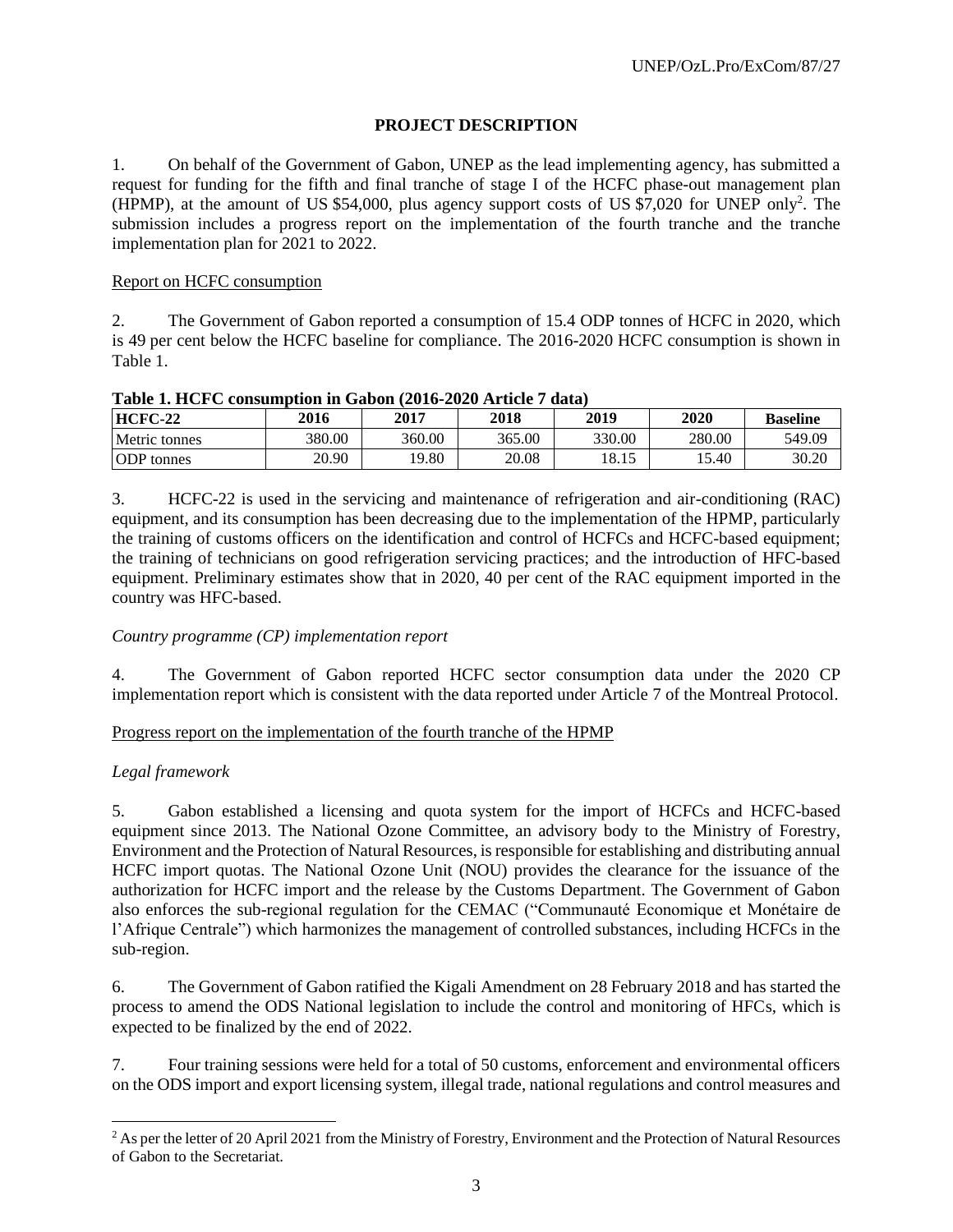the identification of ODS and ODS-based equipment. A training programme for an additional 50 customs officers will be conducted before the end of 2021. The barriers for the introduction of an online monitoring system for HCFCs as used in other Francophone African countries have been identified and include the lack of a digital platform to efficiently run the system, and different administrative procedures between the Ministries of Trade and Environment and the Customs authorities; further consideration of these barriers is required, thus the online systems will be included in stage II of the HPMP.

# *Refrigeration servicing sector*

8. Four training workshops were held for a total of 117 RAC technicians on good servicing practices, recovery and recycling techniques and the safe handling of flammable alternatives.

9. Tools and equipment (e.g., cylinders for refrigerants, electronic scales, vacuum pumps, safety goggles, brazing kits, pinch-off tool, flaring tool, refrigerant recovery unit, and safety gloves) were procured and distributed to support one training centre ("Centre de Formation et de Perfectionnement Professionnels Basile" ONDIMBA) which was selected as the beneficiary in a previous tranche and the association of refrigeration technicians.

# *Project implementation and monitoring*

10. Of the US \$10,000 approved for project monitoring and reporting, US \$8,000 was disbursed to hire two consultants (one refrigeration expert and one customs expert) to assist the NOU team in monitoring the implementation of the HPMP and collecting programme data, and US \$2,000 was used for staff travel for coordination.

#### Level of fund disbursement

11. As of April 2021, of the US \$486,000 approved so far, US \$426,509 had been disbursed (US \$236,100 for UNEP and US \$190,409 for UNIDO) as shown in Table 2. The balance of US \$59,491 will be disbursed in 2021.

| <b>Tranche</b> |                  | <b>UNEP</b> | <b>UNIDO</b> | <b>Total</b> | Disbursement rate $(\% )$ |  |
|----------------|------------------|-------------|--------------|--------------|---------------------------|--|
| First          | Approved         | 90,000      | 130,000      | 220,000      | 100                       |  |
|                | Disbursed        | 90,000      | 130,000      | 220,000      |                           |  |
| Second         | Approved         | 46,000      | 0            | 46,000       | 100                       |  |
|                | Disbursed        | 46,000      | 0            | 46,000       |                           |  |
| Third          | Approved         | 50,100      | 119,900      | 170,000      | 65                        |  |
|                | Disbursed        | 50,100      | 60,409       | 110,509      |                           |  |
| Fourth         | Approved         | 50,000      | $_{0}$       | 50,000       | 100                       |  |
|                | Disbursed        | 50,000      | 0            | 50,000       |                           |  |
|                | Approved         | 236,100     | 249,900      | 486,000      |                           |  |
| <b>Total</b>   | <b>Disbursed</b> | 236,100     | 190.409      | 426,509      | 88                        |  |

**Table 2. Financial report of stage I of the HPMP for Gabon (US \$)**

Implementation plan for the fifth and final tranche of the HPMP

- 12. The following activities will be implemented between July 2021 and December 2022:
	- (a) Four training workshops for at least 100 customs officers at different ports of entry on control and identification of HCFCs and HCFC-based equipment and control of illegal trade (UNEP) (US \$20,000);
	- (b) Four training workshops for at least 100 RAC technicians on good refrigeration practices, recovery and recycling techniques, safe handling of flammable refrigerants, and on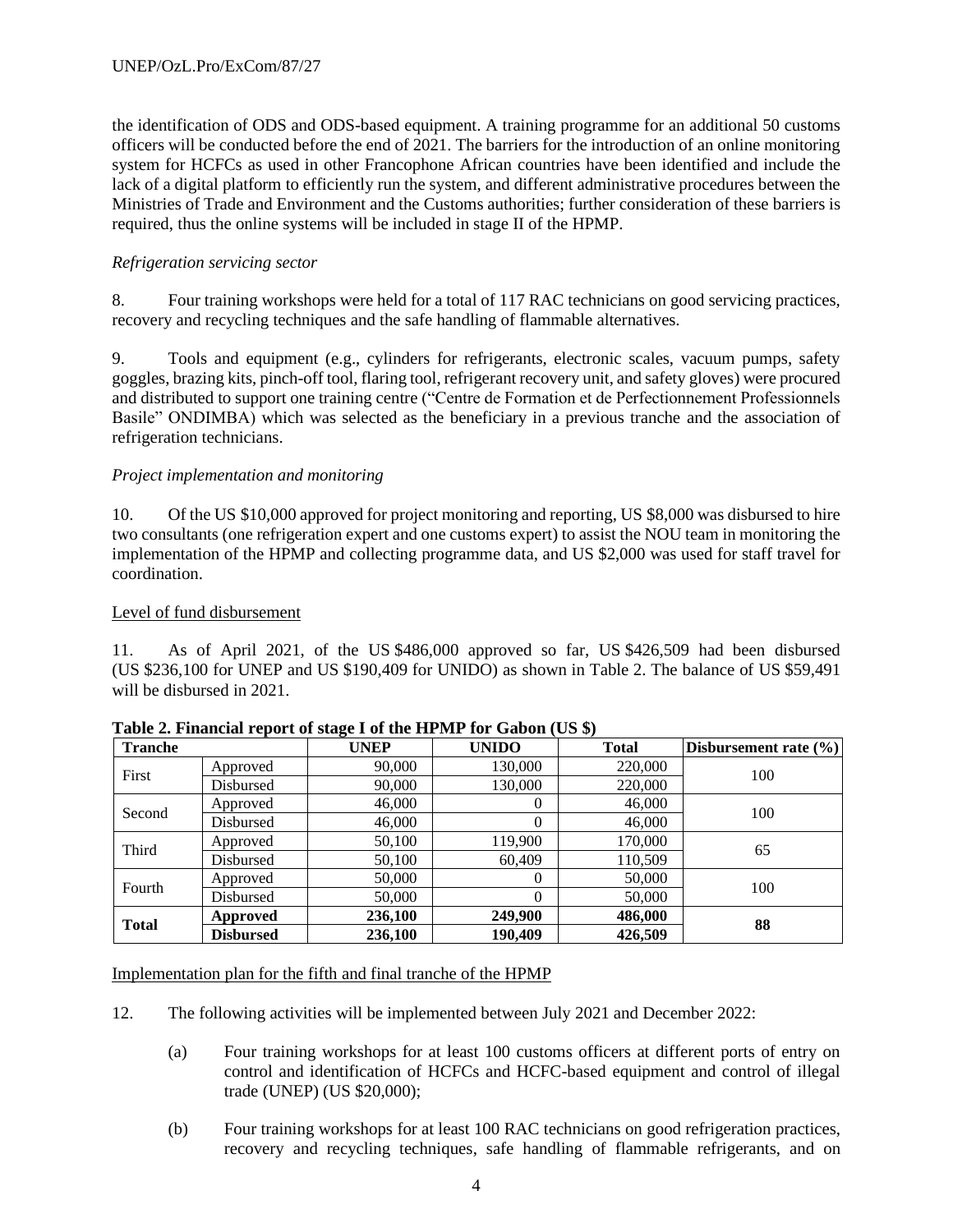enhancing the sustainability of the training and capacity building of the RAC sector (UNEP) (US \$20,000);

- (c) Continue support for training centres through the validation of training needs in consultation with the NOU and stakeholders and supply needed equipment (e.g., cylinders, electronic scales, vacuum pumps, brazing kits, flaring tools, refrigerant recovery unit) (UNIDO) (US \$59,491 from the previous tranche); and
- (d) Project management and implementation (UNEP) (US \$14,000) to engage two national consultants to assist the NOU in monitoring the implementation of HPMP activities and collecting data (US \$9,000) and staff travel for project coordination (US \$5,000).

# **SECRETARIAT'S COMMENTS AND RECOMMENDATION**

# **COMMENTS**

#### Progress report on the implementation of the fourth tranche of the HPMP

13. UNEP explained that the delay in submitting the tranche was due to the challenges brought about by the COVID-19 pandemic, and a change of the ozone officer. However, the Government of Gabon was committed to doing its utmost to complete all the delayed activities.

# *Legal framework*

14. The Government of Gabon has already issued HCFC import quotas for 2021 at 14.3 ODP tonnes, which is lower than the Montreal Protocol control targets.

15. The Secretariat also asked for more details about the implementation of activities resulting from the recommendations of the verification on HCFC consumption submitted to the 83rd meeting, which included activities related to training of customs officers and providing them with ODS identification equipment to enhance their capacity in controlling imports at the borders. UNEP explained that the training of customs officers completed during the fourth tranche took these recommendations into account; the training module was upgraded to include new concepts particularly focusing on border control and monitoring illegal imports, and ODS identification equipment was provided and officers were trained in the use of the equipment. Other recommendations from the verification report (i.e., to develop and to provide training modules on the use of low- and zero-GWP alternative technologies to vocational training schools) will initially be conceptualized through a thematic workshop for the French-speaking Network on the use of low- and zero-GWP alternative technologies and their availability which will be held once physical meetings are allowed; development of specific modules based on the results of the thematic workshop will be included in the implementation of the fifth tranche.

# *Refrigeration servicing sector*

16. In providing further details on the outcomes of the delayed component to procure equipment for training centres and the refrigeration technicians' association, funded as part of the third tranche for UNIDO, UNEP noted that during the fourth tranche implementation equipment was provided to the training centre and included 20 sets of portable recovery units, and ancillary equipment (e.g., manifolds, portable leak detectors, digital clam meters, scales and thermometers, piercing pliers, tube cutters); 10 sets of refrigerant identifiers and tool sets; and 30 vacuum pumps. Although the current pandemic conditions affected the frequency of training workshops and the delivery time of equipment, one training workshop for 10 trainers was completed in 2020.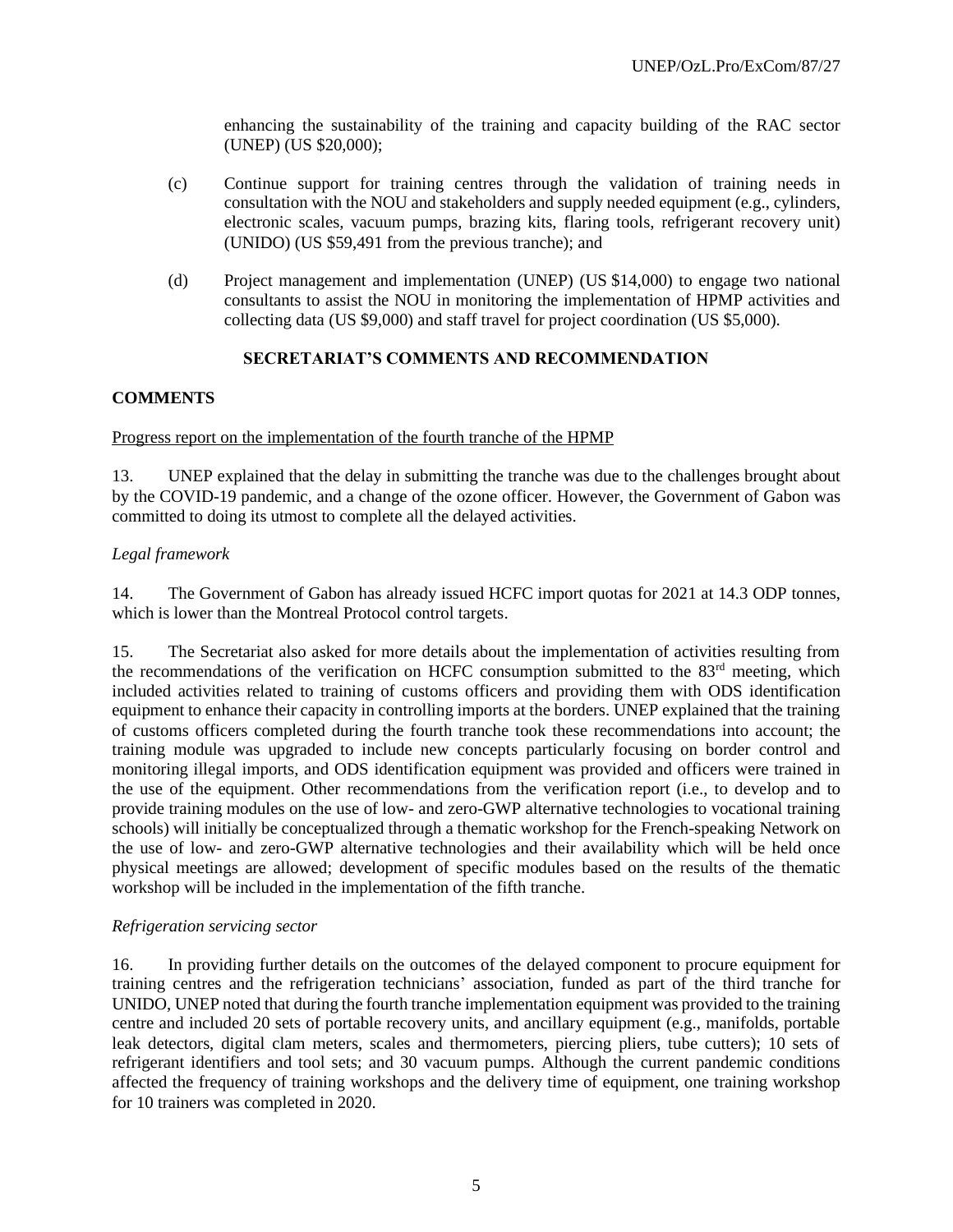17. In addition, UNEP clarified that under the UNIDO component the refrigeration technicians' association is both a partner and a beneficiary and therefore also received training equipment; a comprehensive approach was adopted to ensure that the distributed equipment opens an opportunity for the technicians belonging to the association to gain knowledge on good practices in the maintenance of and recovery from the equipment.

# Impact of the COVID-19 pandemic on HPMP implementation

18. The Government of Gabon has faced challenges during the COVID-19 pandemic due to the lock down policy and travel restrictions. As a result, there has been a delay in the implementation of the fourth tranche activities and the preparation and submission of the action plan for the fifth and final tranche. The activities of the fourth tranche are nearly completed; the training activities were done virtually and physically. As the request for the fifth tranche is being submitted to this meeting, the implementation of activities will inevitably be delayed.

# Completion of stage I

19. The completion date for stage I of the HPMP is 31 December 2021. The Government of Gabon is requesting an extension of the date of completion to 31 December 2022 due to the delays in the implementation of the previous tranches for various reasons mentioned above. The Secretariat supports this extension on the understanding that no further extension will be requested. Stage II of the HPMP will be submitted to the 89<sup>th</sup> meeting.

# Gender policy implementation

20. The country has started tracking the gender disaggregated data during customs and technicians training in line with decision  $84/92(d)^3$ . During the implementation of the fourth tranche, 15 per cent of customs officers and 10 per cent of technicians trained were women. The implementation of the fifth tranche will include activities to further disseminate information about the gender policy and specific targets for participants of workshops will be set.

# Sustainability of the HCFC phase-out

21. The Government of Gabon works closely with the refrigeration technicians' association to ensure sustainability of the training of service technicians. The association was provided with equipment to support the training of technicians belonging to the association to gain knowledge on good practices in the maintenance of and recovery from the equipment. Sustainability of the phase-out of HCFCs is also achieved by continuous capacity building of customs in identification and control of HCFCs. In addition, the Government has ratified the Kigali Amendment and will integrate HCFC phase-out with the HFC phase-down to achieve synergy in a sustainable manner to address both the ozone and climate issues.

# Conclusion

22. Gabon is making progress in implementing stage I of its HPMP despite the delay in the submission of previous tranches. The HCFC consumption reported under Article 7 data for 2020 is already 49 per cent below the HCFC baseline for compliance. The overall level of funding disbursement is 88 per cent. The proposed action plan is for the requested extended implementation period from 2021-2022 to address the requirements for the training of additional customs officers, refrigeration technicians and stakeholders. Overall, the activities implemented so far have contributed to strengthening the HCFC servicing sector. The

<sup>&</sup>lt;sup>3</sup> Decision 84/92(d) requested bilateral and implementing agencies to apply the operational policy on gender mainstreaming throughout the project cycle.